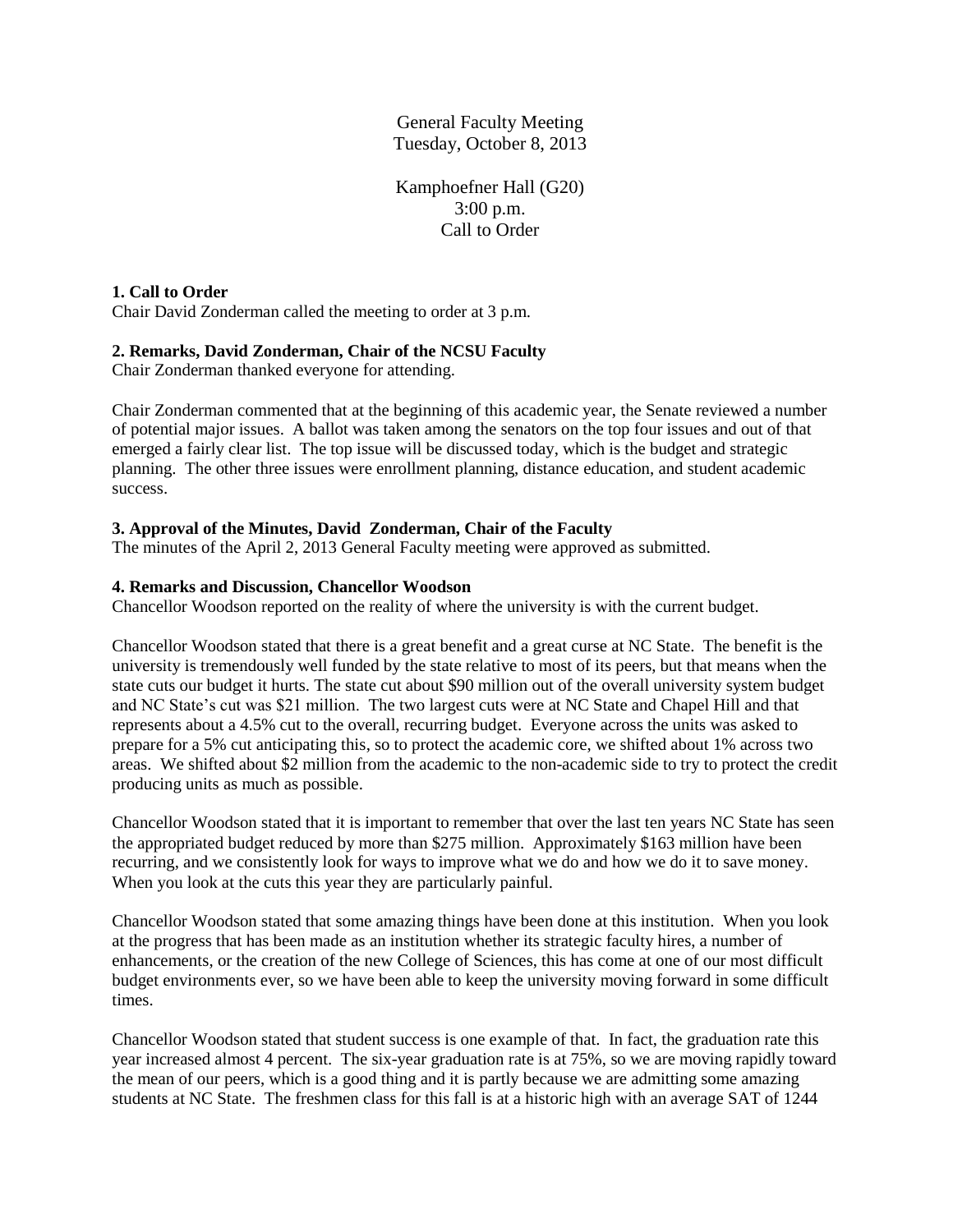and an average GPA of 4.48 and that is partly because of competition. Approximately 23,000 applications were received for this freshmen class and that is partly because the institution is not growing the freshmen class at the same rate as before, which is going to play out in terms of the enrollment management plan.

Chancellor Woodson stated that he and Vice Chancellor Mullen have done a great job consolidating DUAP and Student Affairs into one organizational structure. They have launched a number of new living and learning villages and that have had a huge impact on student retention. This year *US News and World Report* considered NC State among the top ten institutions in terms of institutionalizing innovative change.

Chancellor Woodson reported that in the Fall of 2010 they instituted a new tuition and fee model based on student classification rather than course classification. This has allowed on-campus students to use flexible access without a penalty, so student credit hours have increased. He stated that the number of students taking distance education for credit increased by 33 percent and there are more full time students on campus, which has had some positive impacts.

Chancellor Woodson stated that a number of the gateway courses have also been redesigned. These are critical path courses for students' success. The DFW rate has dropped, but more importantly their success in subsequent courses, those courses that the gateway course is critical for, has gone up tremendously.

Chancellor Woodson reported that on the negative side \$20 million have been lost from the budget. As a result of this latest budget 194 FTEs across the entire university have been cut. Almost 145 of those FTE's were vacant positions. A lot of the units are operating on fumes and those fumes are frequently holding vacant positions vacant for a period of time to generate cash to run the organization. He noted that almost fifty of those positions lost were not vacant.

Chancellor Woodson stated that one thing they have worked hard on here at NC State is that every time there is a tuition increase a fair amount of that is directed to two primary buckets that don't allow us to offset state appropriation losses. One is financial aid, where there is a growing number of students that have very large financial needs and we do a terrific job with trying to support our students with their financial need. It's one of the reasons we are consistently voted on by Washington Monthly, US News and World Report, Princeton Review, and Kiplinger as one of the best buys in America because we support students. So, that often takes 25 to 35 percent of the tuition increase. The other thing that we are trying to do is to beef up the graduate student support plan. This university's future based on our current enrollment plan is largely built around growth in graduate programs. If we don't keep hitting our graduate enrollment targets, we are not going to have enrollment growth funding at NC State. The bottom line is that there wasn't a lot of flexibility from new resources to take care of the loss in state appropriations.

# **5. The University Budget and Strategic Plan**

# *["Budget 101"](http://www.ncsu.edu/faculty_senate/documents/100813-GenFacMtg-Budget-Final-PDF.pdf)*

Vice Chancellor Leffler reported that the 2013-2014 budget projection for the university is \$1.35 billion dollars (all sources of funds).

#### *Where has our budget gone over the last six years*?

Vice Chancellor Leffler stated that our budget does keep increasing because we have growth in a lot of different categories and if you look across those categories each of them has grown with the exception of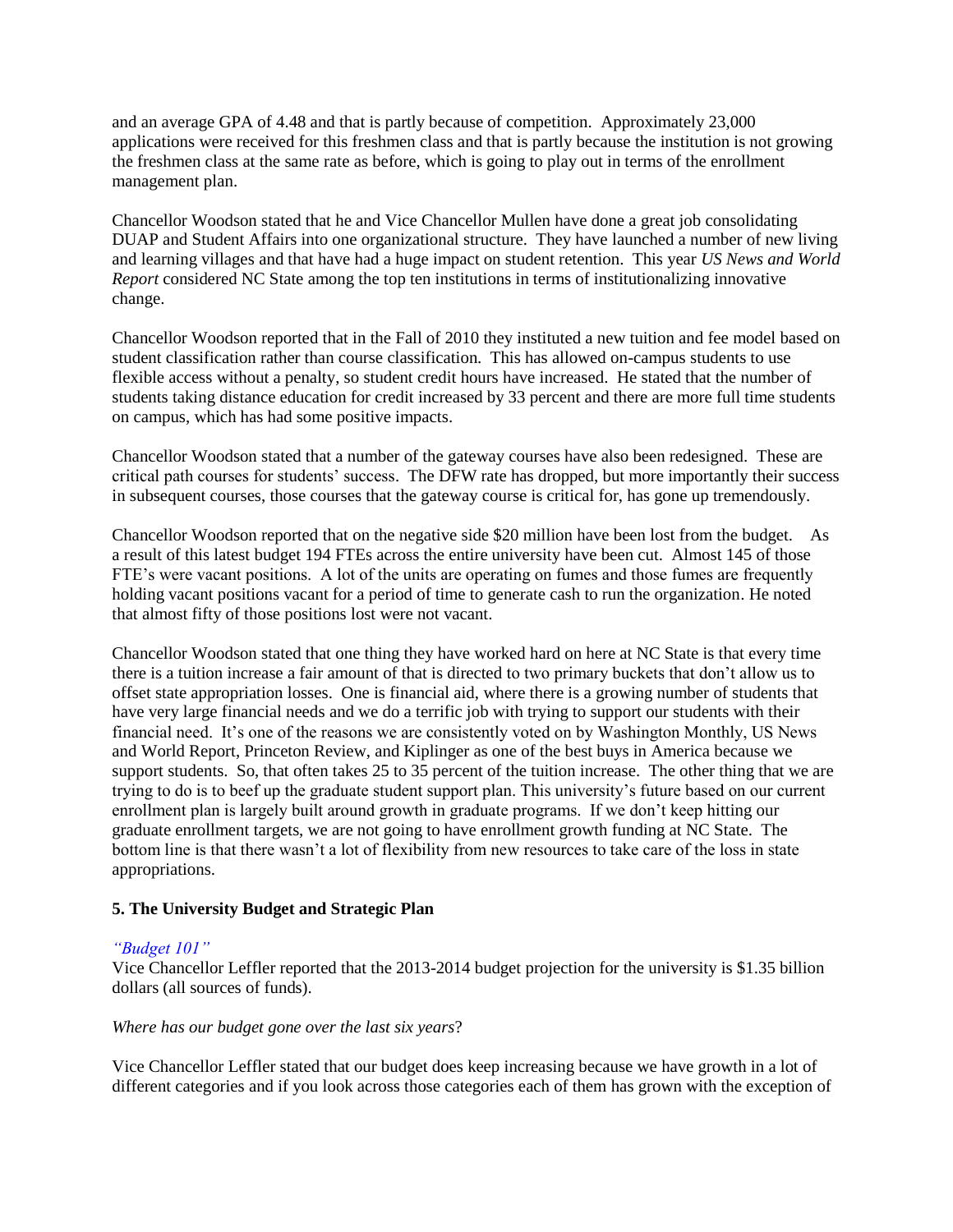federal appropriations and the state appropriated section, so we do have a budget that is going up in total but it is not increasing just because of tuition.

#### *How do we expect to spend that \$1.35 billion this year?*

Vice Chancellor Leffler stated that the largest amount is spent on salaries and benefits for faculty and staff. Utilities will take up a large amount, scholarships and fellowships will take up a large amount, along with services, supplies and materials.

Vice Chancellor Leffler stated that when you break it down to the program expenditure, the biggest piece of the pie is instructional cost and then organized research. There is a substantial piece of the budget in the auxiliary enterprises area, which include athletics, bookstore, housing, dining, etc. Things like the library would show up in the academic student support area.

In terms of how do we receive money, there are three appropriated mechanisms and they are all, to some extent two edged swords. Enrollment growth is driven by a formula (12 cell matrix).

The second category of funding methods comes through tuition and one is the CITI, campus initiated tuition increase. That is where the campuses propose a change in tuition to the Board of Governors, which we have frequently done over the years. It changes both our tuition receipts and the amount of funds we have to spend.

The legislative tuition increases often work quite differently. You saw an example of that last session impacting all campuses with the exception of NC State and UNC Charlotte where there was an increase passed for undergraduate out of state students. That money was directly intended to offset a takeaway in appropriations, so it was not that new money to the campuses that did have to impose those increases starting next year. We are almost never in favor of legislative tuition adjustments, because they generally work against us in terms of the net dollars available to spend. The more control the university system; i.e., the campuses have over the tuition the better off we are going to be in terms of controlling that revenue destiny.

The third category is line item appropriations and this is one where the legislature can give or the legislature can take away. They have in the past given to us in categories of the expansion budget. We have seen this in the College of Engineering on at least three occasions over the last ten years where there has been additional money allocated for expansion of the College of Engineering. We also see them take it away. Approximately five years ago we saw them take away specific centers and institutes funding. Expansion would typically mean that we are going to get more money, but it doesn't always mean that.

Leffler explained that continuation is a category where things are supposed to happen by a normal and really non-negotiated process, but that is not always the case.

#### *Budget Reductions*

Vice Chancellor Leffler explained how they got to the \$21.1 million that the Chancellor referred to.

He stated that the legislation of this year included three cuts, which were management flexibility, operational efficiency, and instructional efficiency, and these were three different cuts that were given to the university system and they were allocated differently. The management flexibility was allocated on a series of measurements as to how well we did and how missing one of those rates by one tenth of a point caused us to lose 10 percent on that particular one. Out of that \$65 million we received \$15.8 million was in the end as our share of the cut. The other two efficiency cuts were proportioned across the shares of the budget that each one of us had.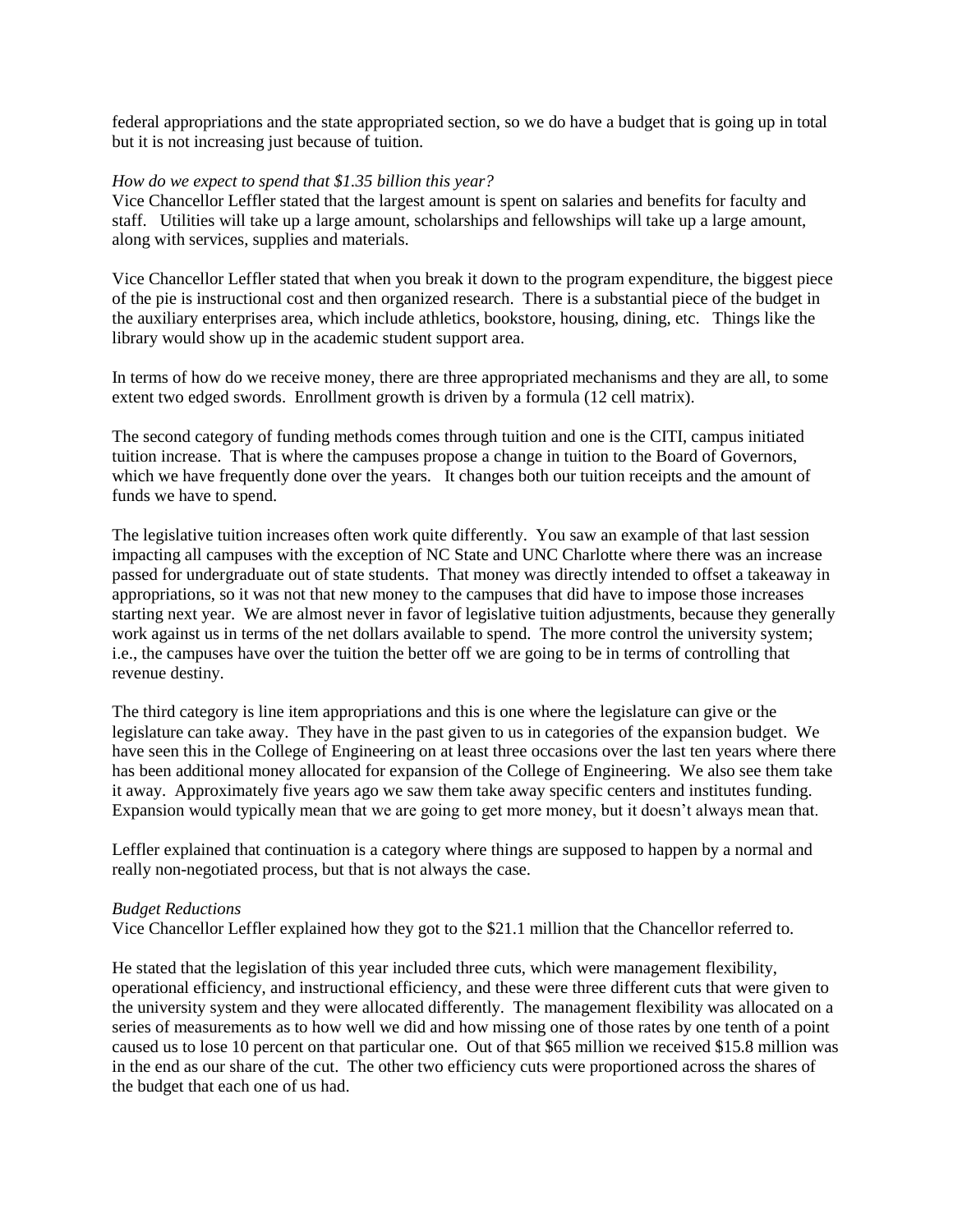Vice Chancellor Leffler noted that there is an additional cut already identified for the next fiscal year and this is one that we need to watch because even though it has not been allocated we do expect to get some of that.

#### *UNC Strategic Plan Recommendation*

Vice Chancellor Leffler reported that the Board of Governors approved a strategic plan for the university system and in that they proposed a number of new investments for the system and they also proposed two efficiency cuts. The Board of Governors approved of reallocating only \$3 million, so we get a share of that \$3 million reallocation as well, which is .6 million dollars, so that now totals for us \$21.2 million this year and possibly \$4.9 million next year. So, that is where the cuts come from, and they are all recurring cuts.

In terms of the new funding side of that equation there was some money that was allocated in some of the categories mentioned. Enrollment in which we were positioned very well because we had in large part gotten approval to change our DE billing process on the basis that we would get to calculate it into the enrollment plan and therefore have some of that funding restored by the state and that did partially occur this year. So, out of the \$29.1 million that the system got for enrollment our share was \$7.5 million.

We received \$12.2 million in repair and renovation funds, but when you think about the fact that we really need to be spending \$80 million this year on repairs, it is not a lot of money.

Building operations (\$1.2 million) is a small amount of money to take care of some new items that we purchased. Those are our new monies compared to the cuts so as you can see new monies never make up the cut.

#### *Budget Reduction Trends*

Vice Chancellor Leffler reported that we are losing funds that are directly a part of the academic programs' budget, but it has a real impact. The decision was that we would take a 5% cut this year which prepared us to deal with the \$21 million cut and set the stage for going forward.

Vice Chancellor Leffler stated that questions that are frequently asked are:

# *What are Facilities and Administrative (F&A) costs and how are they used?*

Vice Chancellor Leffler reported that NC State's revenues in the F&A category this last year were \$43.6 million and this year it is expected to be around \$40 million and that is what they are basing their plan on. He stated that F&A is the indirect cost associated with contracts and grants and it is intended to cover those administrative costs that are indirect. They are not related directly to research activities.

# *What is management flexibility?*

The management flexibility reduction is an important term. That is a term that was created almost twenty five years ago as part of negotiations to give the university system more flexibility in its budget. Management flexibility is a critical terminology and we are going to have to continue to fight to keep that because local control is so important to what we do.

# *How do endowments impact the budget?*

We are getting ready to go into an important campaign that will last for eight years with a \$1.5 billion target of which about one third of will be endowment targeted. Even that kind of increase takes a while to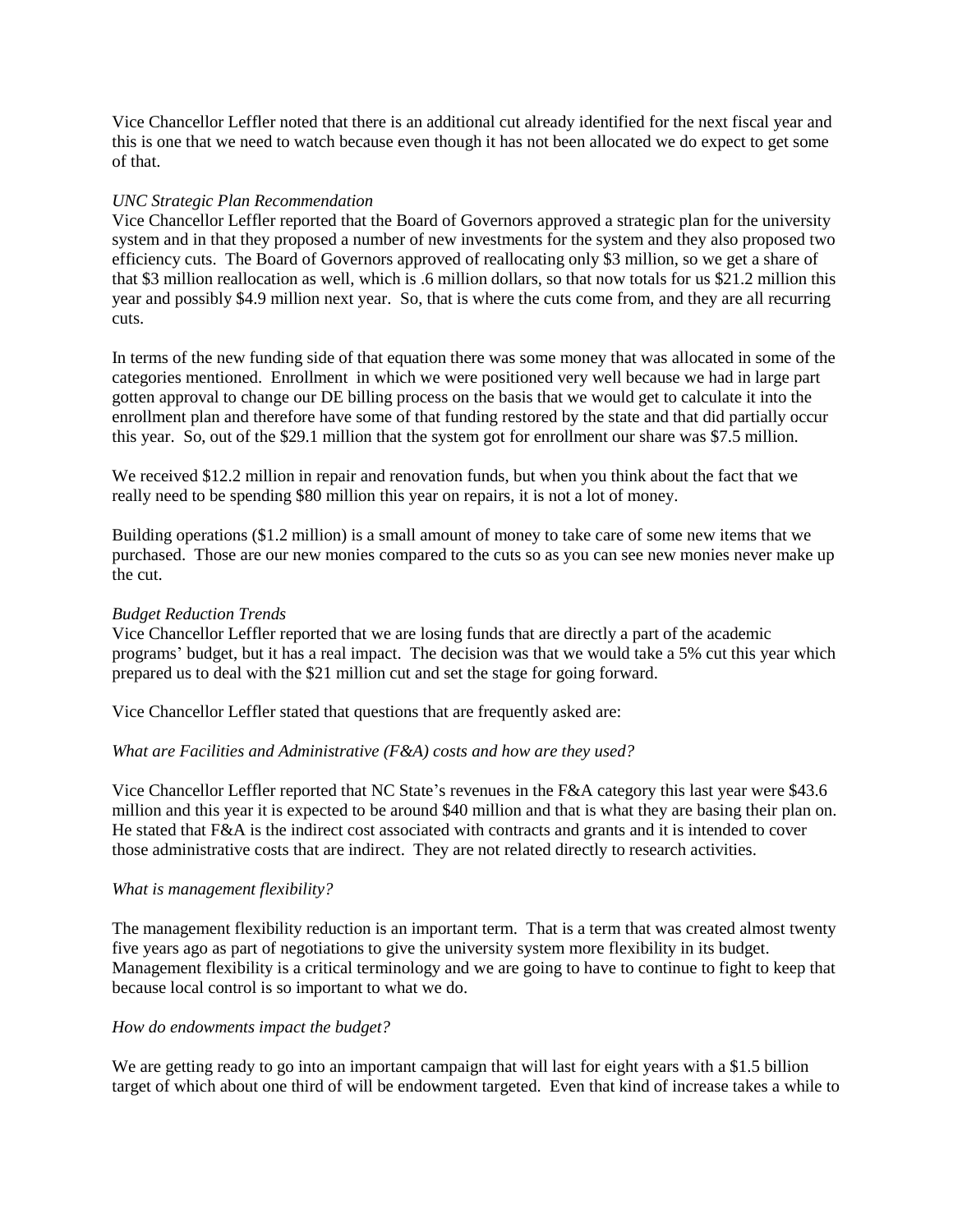mature and have a spending power. We are going to continue to push the endowment forward because it has the long term benefit.

#### **6. Strategic Resource Planning**

*UNC and the Board of Governors.* 

Chancellor Woodson stated that the key issue that he and Chancellor Folt are pushing hard on is the idea of management flexibility, which includes two key areas. We desperately need authority over personnel and compensation of our personnel. We desperately need to take care of salary discrepancies that have resulted over five years of very draconian raise policies from the state. We are pushing the Board of Governors to pay attention to the salary issues we all face on our campuses.

The second item is that we have to continue to fight for flexibility over our budget and that means being able to use the dollars that come in from tuition and from appropriations for the highest and best use of the university. The out of state tuition that our students pay, offsets state appropriations, so we have no financial incentives to grow out of state students, but we certainly have a reputation incentive. We also have the incentive of enhancing the educational environment for students from Bertie County to studying in the classroom with students from around the world. We are pushing to get to that 18 percent cap because it is the right thing academically. We are presenting some stories to the Board of Governors trying to incent them to advocate to the legislature.

Chancellor Woodson stated that he was asked had there been any review of the 12-cell matrix. The answer is no and frankly it has benefitted us tremendously because it leans toward STEM disciplines and certainly toward graduate education, but there should be some discussion. He stated that the ideal situation would be that the legislature gives us control over our tuition. It's not going to happen, but that would be ideal. Just understand that there are some restrictions now to the way that we do business and it impacts us budgetarily so we are advocating hard to the Board of Governors to get control over our personnel, to be able to get back to the business of looking at where we are with salary and benefits relative to our peers and doing everything we can to address that.

Chancellor Woodson stated that right now we have some perverse incentives. We have incentives to grow distance education because of revenue model. We don't have incentives to grow student credit hours delivered through classroom instruction. We do allocate resources to take care of those seats and sections and that happens every year, but it is not a direct result

Chancellor Woodson stated that there is something called resource centered management and it is an approach a number of universities use. Every organization unit operates on its own bottom and it pays for its space and it is paid for the revenue it generates, so every unit is a budget into itself and it is all formulated. It often gets people to do things for the wrong reason. We operate here on a based historic budget and when adjustments are made to that, up or down, it is based on that base historic budget, but we do need to have some more clarity and incentives and in particular, we need to incent appropriate behavior for graduate enrollment. We need to figure out how we can support graduate education at this university in a way where the faculty are incentivized to have graduate students and to be successful with those graduate students. There is a lot of conversation that needs to occur in the next few months, led by the Provost Office, working with the Faculty Senate and others, to think about what have we created in distance education and is that good or is it a challenge. We have colleges that have reduced their own campus instruction for distance education instruction because they are incented to do that financially. We need to think about distance education. We need to work on the graduate student support plan. These are difficult conversations but they are big budget items.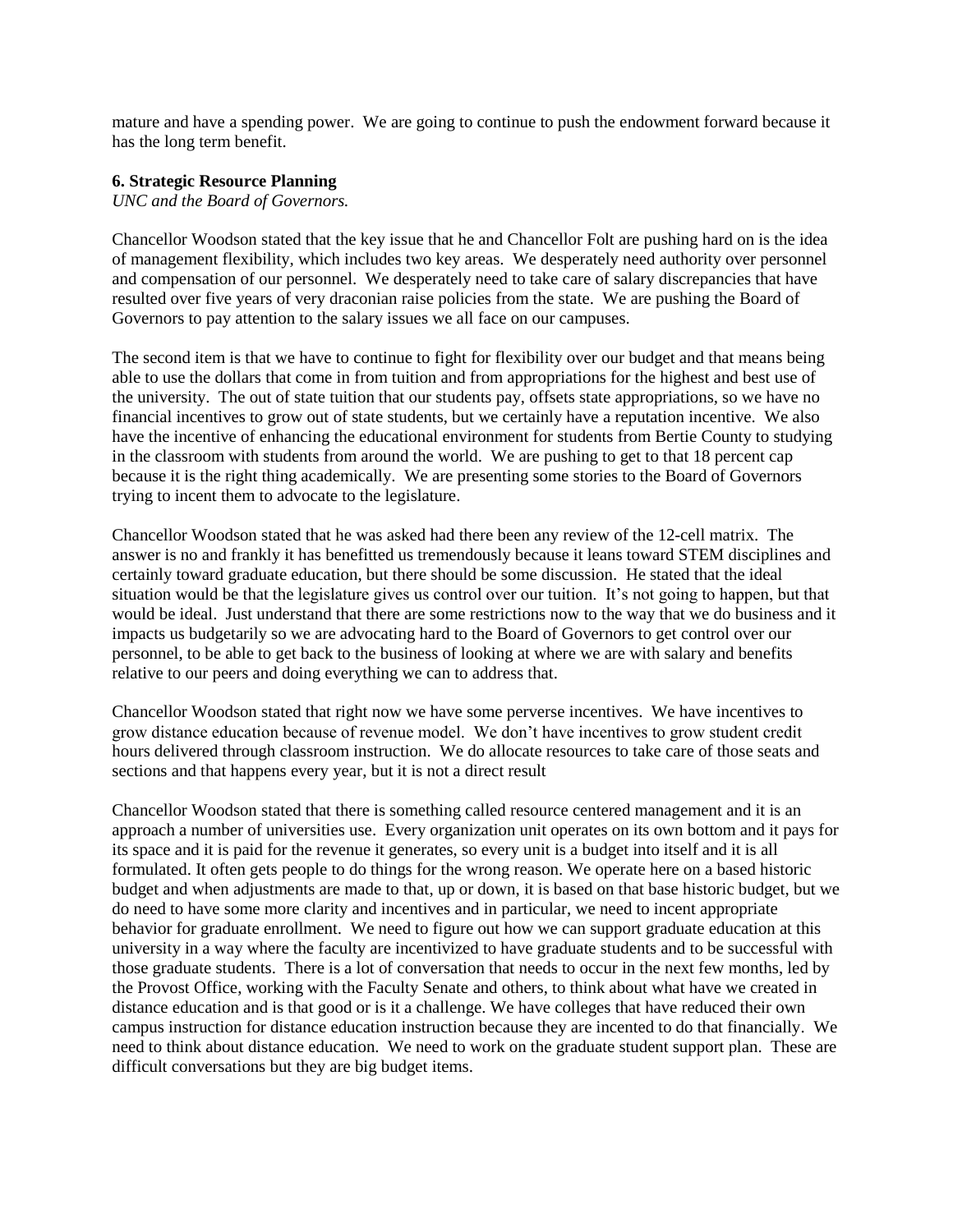Chancellor Woodson encouraged the faculty to go back to their colleagues and dispel the myth of 3x5. He stated that it has been dispelled with the deans, but that doesn't mean that we don't have to think careful and critically about how our budget is structured and how we use it to keep this university moving forward in an interesting time.

#### **Questions and Comments**

#### *Is differential tuition still on the table?*

Chancellor Woodson responded that everything is still on the table and we need to think about revenues as much as we do about budget cutting. Differential tuition is something used by many public universities, particularly in fields like engineering. We have been told historically by the BOG that they are not supportive of differential tuition at the undergraduate level. We do have it for graduate level in many cases. My hope is that they will change that attitude. The rationale from the BOG is we don't want students selecting majors based on the cost of the major and philosophically that is great. They recognize that not all disciplines are created equally in terms of cost, but they expect us to bear the cost of differential allocations based on the cost of educational delivery, not the student.

#### *Currently we have some majors subsidizing other students. Is there a way to separate the tuition?*

Chancellor Woodson responded yes, but we can only do what we are allowed to do. We intend to make as strong of a case as possible for differential tuition or fees, because we have to grow the revenue here and the fact is we are way under market in every category of tuition compared to our peers. The politics here have not aligned with that notion of differential tuition and fees.

# *What are the implications of moving to more transfer students and getting out of the business of remedial courses?*

Chancellor Woodson stated that he doesn't think there is any question that we are going to grow transfer students and a large part of that is because the competition to get in here as a freshman is so keen. The UNC System is going to be signing a new articulation agreement with community colleges because the entire system is pushing toward more transfers and it's not like others don't do this. We haven't had a history here of a community college preparing students for the last two years of education and that is changing. As that change we are going to have more opportunities to admit students to our university after starting somewhere else. Long term that has a real potential to change the way we allocate resources away from the delivery of remedial education, the delivery of large freshmen and sophomore classes to a system that is supporting faculty that are teaching at a higher level. We have the ability to grow enrollment here if we are successful graduating students faster and most of the growth will likely be in transfer students.

#### *What is your take on the notion that there are too many luxuries for students that maybe won't come here and we become more restrictive in our student body that we have?*

Chancellor Woodson stated that he thinks as people continue to come to NC State, it will change the way we think about the services we provide.

Vice Chancellor Mullen stated that as the student quality increases, the types of services that we would put into play certainly would change. You would see less tutoring, you would see less need for some kinds of advising on campus. The kinds of students that we are bringing in are going to have more access to undergraduate research activities, more access to honors programs, to living and learning villages and other ways to express their curiosity through their degree program. You will see fluidity in terms of the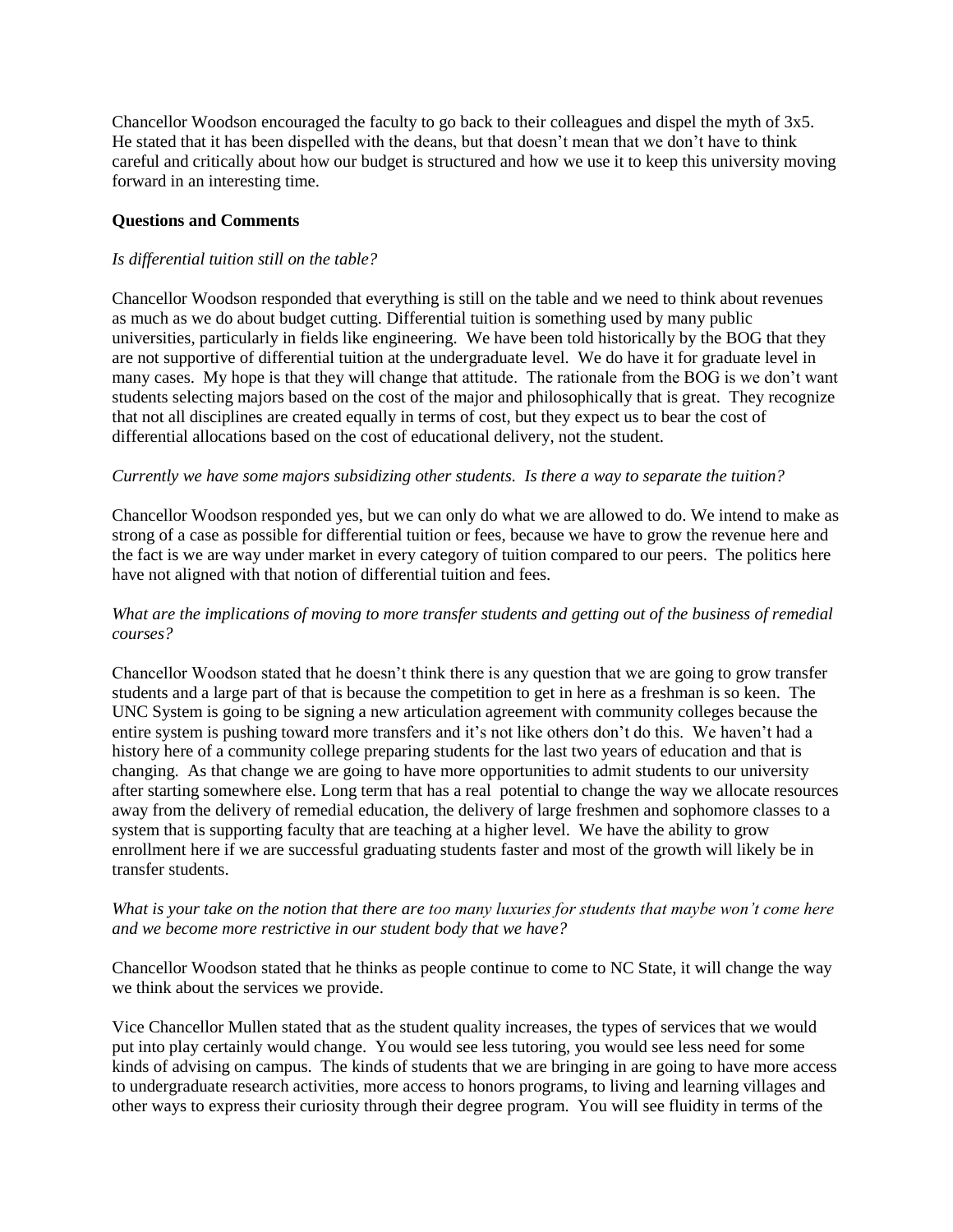kinds of things that we offer. We would have to look at different ways of finding money to make those services happen for students as well, so yes it is something that we are actively looking at. How do we provide appropriate kinds of services that students want as we move forward in this budgetary climate?

Chancellor Woodson said that is actually happening. If you look at the reallocation of resources that support the growth of our students there is a lot of new investments in high end living and learning villages.

Chair Zonderman added that many of these new developments that are particularly aimed at the increasing caliber of our undergraduate students are also more opportunities for faculty to engage in those opportunities as well.

*We talk about online education and we talk about other ways to mediate our relationships with students but in the end if you look at the QEP its faculty working closely with students, so how do we think about affording that if the budget is shrinking?*

Chancellor Woodson stated that he thinks that is the challenge. How do we structure a budget process that allows us to make those critical investments in the things that we all collectively have identified as being high priorities? Critical and creative thinking through our QEP and the things that come out of that is something we want to support going forward, so the challenge for us is how in an environment where we are treading water financially do we continue to make some of those key investments where you have already seen some impact from those kinds of decisions. If you line up our budget against any public university we compare ourselves to when you add tuition and appropriations together and divide it by our students we are among the best funded universities in our peer group, so how do we make sense out of that in a way that allows us to invest our resources, in a way that keeps strengthening NC State.

# *If we are one of the best funded among our peers where does the money go?*

Chancellor Woodson stated that the recurring budgets for most of our colleges are at or above many of our peers, so how did you reconcile that and that is what we really have to think through. Our utility budget is in many ways less than some universities because we have done incredible work to put in systems that allow us to be affordable. Our benefit package is at or slightly below the mean, so the distribution of resources around here relative to peers is pretty strong.

*I'm new to the university and I am an entrepreneur and I'm here because I want to help the administration to help the faculty. I would like to create my own destiny here, so I think it's becoming clear to all of us that things are going to get worse before they get better, so what are our ideas for shaping this university? I think there may be new opportunities for folks to leverage their research that will generate revenues for them and the university and I see that as a way out.* 

Chancellor Woodson stated that the reason he is pushing so hard on entrepreneurship in the context of what faculty do is the more entrepreneurial our faculty are the more resources we are going to bring to the university from the private sector that seek to support our research. The handwriting is not that positive for federal investments and research and innovation and we are going to increasingly look to the private sector for those.

*One of the other allocation issues that the strategic plan brings up is its emphasis on cluster hires. How are you going to allocate a bucket that you want to put money into for new faculty hires, so that a percentage of that will go to cluster hires and a percentage would go to core hires and different disciplines are going to have different needs with respect to that, so how is that going to end up being allocated?*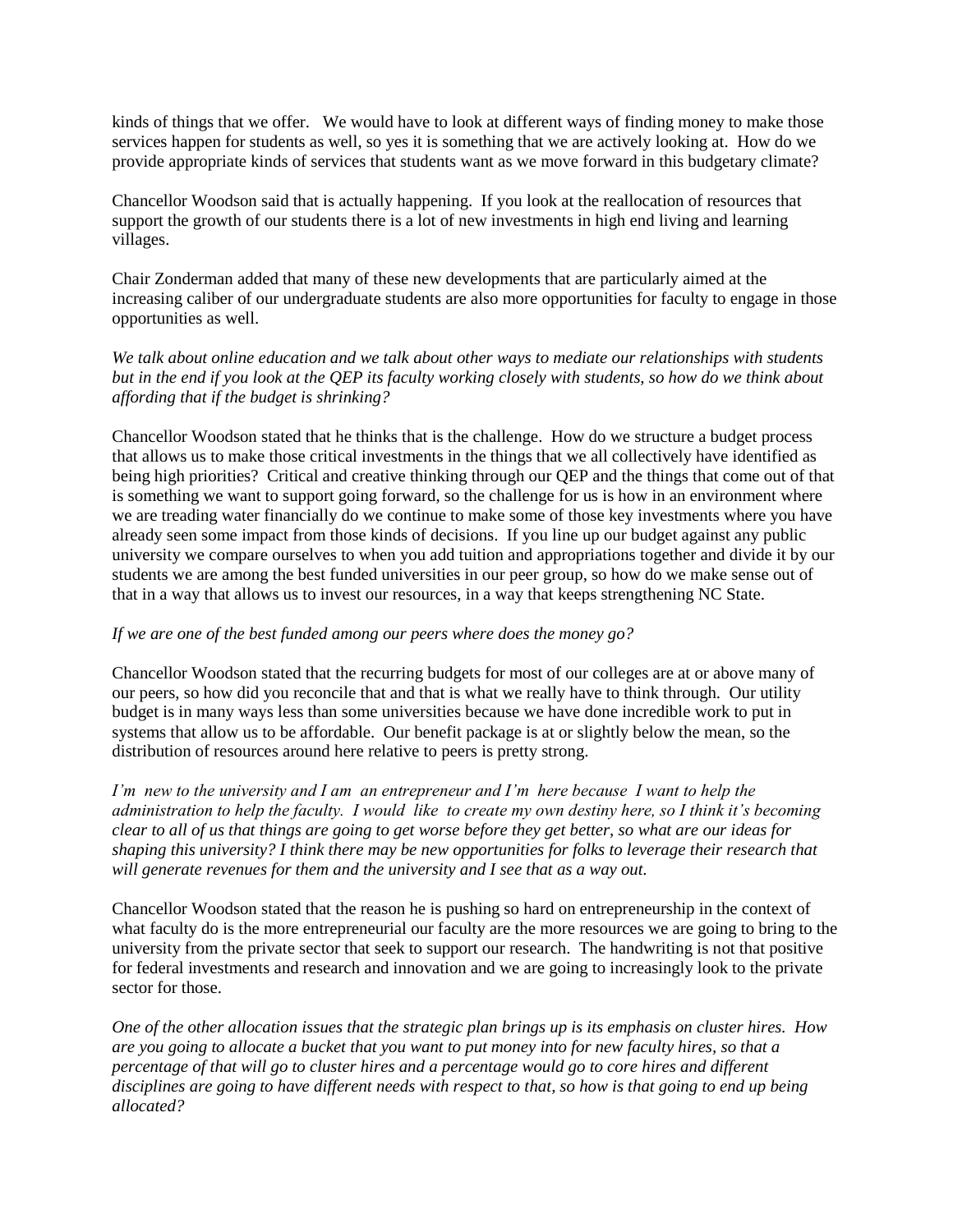Chancellor Woodson stated that the Provost has said consistently that cluster hires cannot come at the sole expense of disciplinary based hires that are critical for departments and colleges. There is no doubt in my mind and the mind of a lot of people that hiring a select group of faculty in creative clusters that elevate the university's statue and thinking in critical fields is a great way to add innovation to what we do. We want to continue to invest in cluster of faculty but we are not sure how we are going to be able to do this in the immediate term.

Some are advocating for cluster 2.0 and we will continue to do some cluster hiring but colleges are going to have to have the flexibility to fill their critical discipline base.

Vice Provost Larick stated that in the process of this year we have hired twenty three people of a target of 40 in the cluster hire program. The Provost also allocated 30 new tenure track positions into the strategic plan for the colleges for disciplinary, so both processes are going to continue simultaneously.

Chancellor Woodson stated that he and the Provost don't want to go to a model where all vacant positions revert centrally because those decisions are best made locally.

*It seems that interdisciplinary programs take an extra hit whenever there are budget cuts and I was wondering with the cluster hires, what is the philosophy to protect the interdisciplinary gains when it gets harder and harder to have students that are advised across departments? Who gets credit?* 

Chancellor Woodson stated that is one of the ironies about our system. There is a lot of myths about who gets credit. At the end of the day that is not the way our budget is structured. He stated that it is going to take a lot of attention from the deans and the Provost's office to pay attention to some of the interdisciplinary clusters that have been created and frankly, that have been here for some time. It takes more work because department heads and deans have to deal with the reality of their budgets.

Vice Provost Larick added that in the setup of the cluster hiring we indicated very clearly that the position is for the cluster, so if that person were to leave the cluster then the position would revert to the Provost office for discussion with the cluster reinvestment of that position back into the cluster in an appropriate way, so the faculty member is tenured in the department but that isn't a permanent allocation for the department for that cluster.

*The first thought that came to mind when talking about these clusters is they are great and they are high profile, but my first thought was how many cluster equivalents have we lost, when there are people who are already here and worked together to form a cluster and there is no institutional glue holding it together?*

Chancellor Woodson stated that is a historical problem with centers, clusters, anything that doesn't reside within a budgetary silo of the university is kind of vulnerable. We have to figure this out and pay attention to it because there is no doubt that to move any institution forward you have got to be working in the boundaries of discipline. You have to have people that do that seamlessly and are supported.

Chair Zonderman added that at the November 19<sup>th</sup> Faculty Senate meeting, Vice Provost Betsy Brown and Provost Arden will talk about faculty retention issues.

*Is there any flexibility between the academic and non-academic side of the house?*